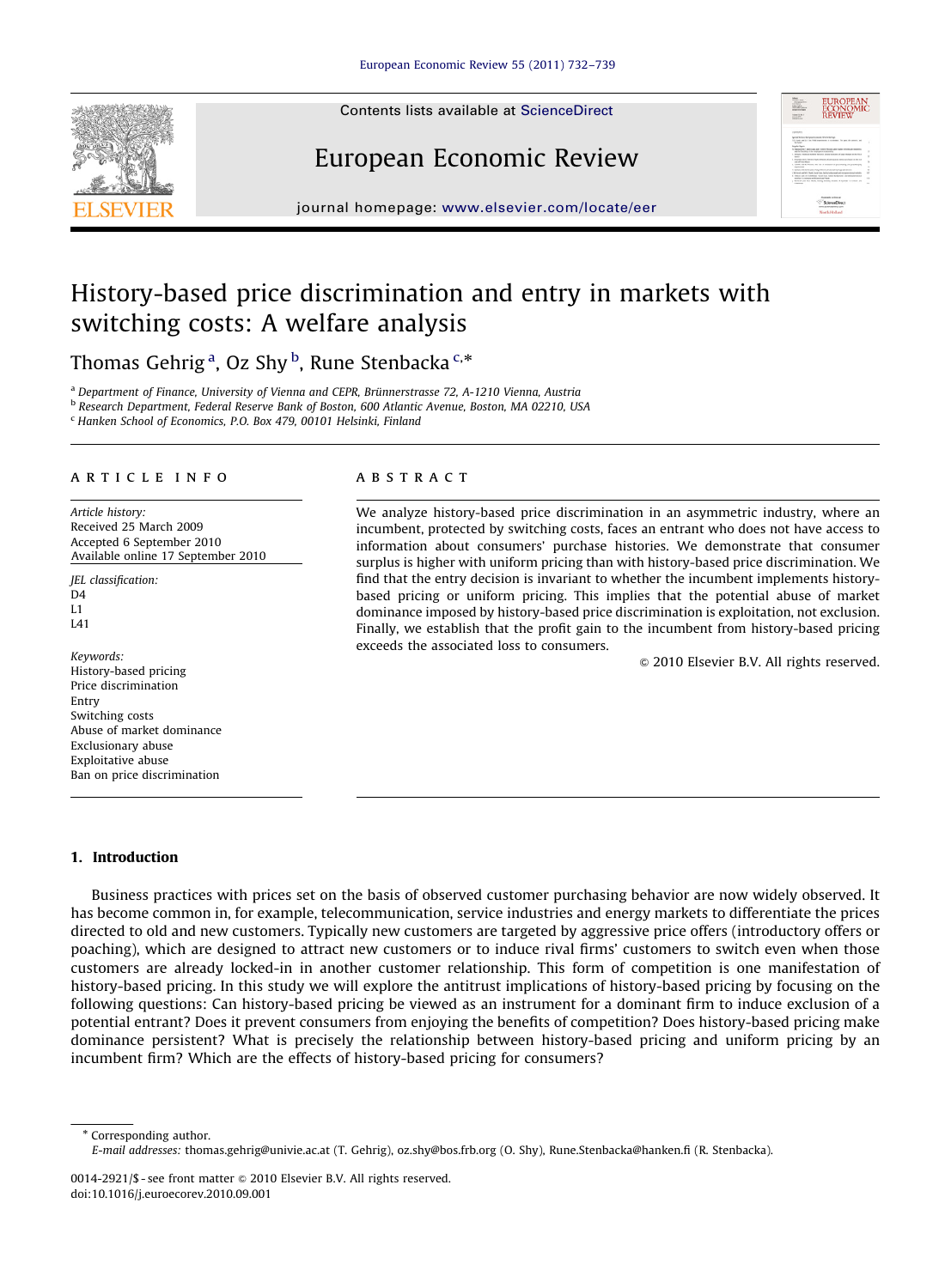A number of European antitrust cases have established how history-based price discrimination might facilitate predation in a way which would, according to competition authorities or courts, qualify as an abuse of a dominant market position. The seminal case exemplifying this is the ECS-AKZO case<sup>1</sup> where AKZO targeted selective price cuts to ECS's customers with the intention of excluding ECS from the market. According to the decision of the European Commission ''the anticompetitive effect of AKZO's differential pricing involved not so much indirect injury to customers but rather a serious impact on the structure of competition at the level of supply by reason of its exclusionary effect'' (Section 83 of the European Commission's Decision on the ECS/AKZO case).<sup>2</sup> Another example is the Irish Sugar case, where the Commission fined Irish Sugar in 1997 for abuse of its dominant position in the national sugar market. The fined corporation applied a scheme of target rebates such that the rebate was more favorable to particular customers of competing sugar packers. This ruling was upheld by the European Court of First Instance in the case Irish Sugar vs. Commission, where the Court supported the Commission's finding that the selective price cut by Irish Sugar to its rival's customers, had it been proven, would have been considered an abuse of a dominant position. For a more extensive and systematic account of European competition law towards price discrimination we refer to [Geradin and Petit \(2005\)](#page--1-0).

The Swedish Competition Authority vs. TeliaSonera is a national competition case from year 2005 illustrating how selective poaching offers by a dominant firm to a small rival's customers may qualify as an abuse of market dominance. This case focuses on fixed line telecommunications as the relevant market, where TeliaSonera had a dominant position in the Swedish market. In this case TeliaSonera directed selective poaching offers exclusively to customers of Bredbandsbolaget, a small regional rival.<sup>3</sup>

In this study we analyze the effects of history-based price discrimination in an asymmetric industry, where an incumbent, protected by switching costs, faces an entrant who does not have access to information about consumers' purchase histories. As for the effects on market shares we find the persistence of market dominance for an incumbent firm to be invariant across the regimes with history-based pricing and uniform pricing. Nevertheless, consumers would benefit from a policy which bans historybased price discrimination insofar as consumer surplus is higher with uniform pricing than with history-based pricing. According to our analysis, the entry decision of a firm introducing a competing brand is invariant to whether the incumbent firm implements history-based pricing or uniform pricing. This result has strong implications for the implementation of Article 82 in Europe. It implies that the potential abuse of consumers imposed by history-based price discrimination is exploitation, not exclusion. Finally, we establish that history-based price discrimination benefits society in the sense that the profit gain from history-based pricing to the incumbent exceeds the associated loss to consumers.

An important sequence of studies has earlier explored the effects of price discrimination across separated markets on entry and welfare. [Armstrong and Vickers \(1993\)](#page--1-0) focused on a framework where the incumbent firm operates in an exogenously determined sheltered segment as well as a segment subject to potential competition, and they found that price discrimination across markets tends to discourage entry. [Cheung and Wang \(1999\)](#page--1-0) extended this approach in certain respects and found that price discrimination across markets may encourage or discourage entry, depending on the price elasticity of the competitive market and that of the captive market. This approach has been further developed by [Jorge and](#page--1-0) [Pires \(2007\).](#page--1-0) [Armstrong \(2008\)](#page--1-0) and [Motta \(2004, Section 7.4\)](#page--1-0) present general perspectives on this literature. [Bouckaert](#page--1-0) [et al. \(2008\)](#page--1-0) have extended the analysis of the effects of price discrimination across separated markets in a two-period framework. [Chen \(2008\)](#page--1-0) also analyses history-based pricing in asymmetric duopoly and its implications for consumer surplus. While his focus is on exclusionary practices by the dominant firm in order to induce exit, we focus on market entry in a setting of extreme initial asymmetry.<sup>4</sup>

The studies mentioned above all focus on price discrimination within a framework where the dominant firm operates in an exogenously determined sheltered segment as well as a segment subject to competition. Contrary to these approaches, we explore the consequences of history-based price discrimination within a framework where the loyal segment of a dominant firm is endogenously determined. Contrary to these studies we design a model focusing exclusively on historybased price discrimination within one market. This means, in particular, that the loyal segment of the dominant firm is determined endogenously.

Our study is structured as follows: Section 2 presents a model of history-based price discrimination and entry. It also explores the effects of history-based pricing on market shares. Section 3 analyzes the similar market configuration for the case in which the incumbent is restricted to charge a uniform price to all buyers. Section 4 investigates the implications of history-based pricing on consumer surplus, profits of the incumbent and the entrant, and total welfare. Section 5 concludes.

#### 2. Entry and history-based pricing

Consider a horizontally differentiated industry where an incumbent firm, firm A, is challenged by an entrant, firm B. Assume that the incumbent inherits a monopoly position in a horizontally differentiated Hotelling market with full market

<sup>1</sup> European Commission Decision 85/609 of 14 December 1985, ECS/Akzo, OJ L 374 of 31 December 1985, 1–27.

 $2$  The ECS/AKZO case actually exemplifies how price discrimination may facilitate predation. [Spector \(2005\)](#page--1-0) presents a more thorough discussion of this aspect.

<sup>&</sup>lt;sup>3</sup> Stockholm District Court Case 28 October 2005 Dnr 873/2005. Subsequently the Swedish Competition Authority withdrew the case from the Market Court because the case could not be supported by convincing empirical evidence.

<sup>&</sup>lt;sup>4</sup> For more comments on the relationship between [Chen \(2008\)](#page--1-0) and our study see a discussion in the conclusion.